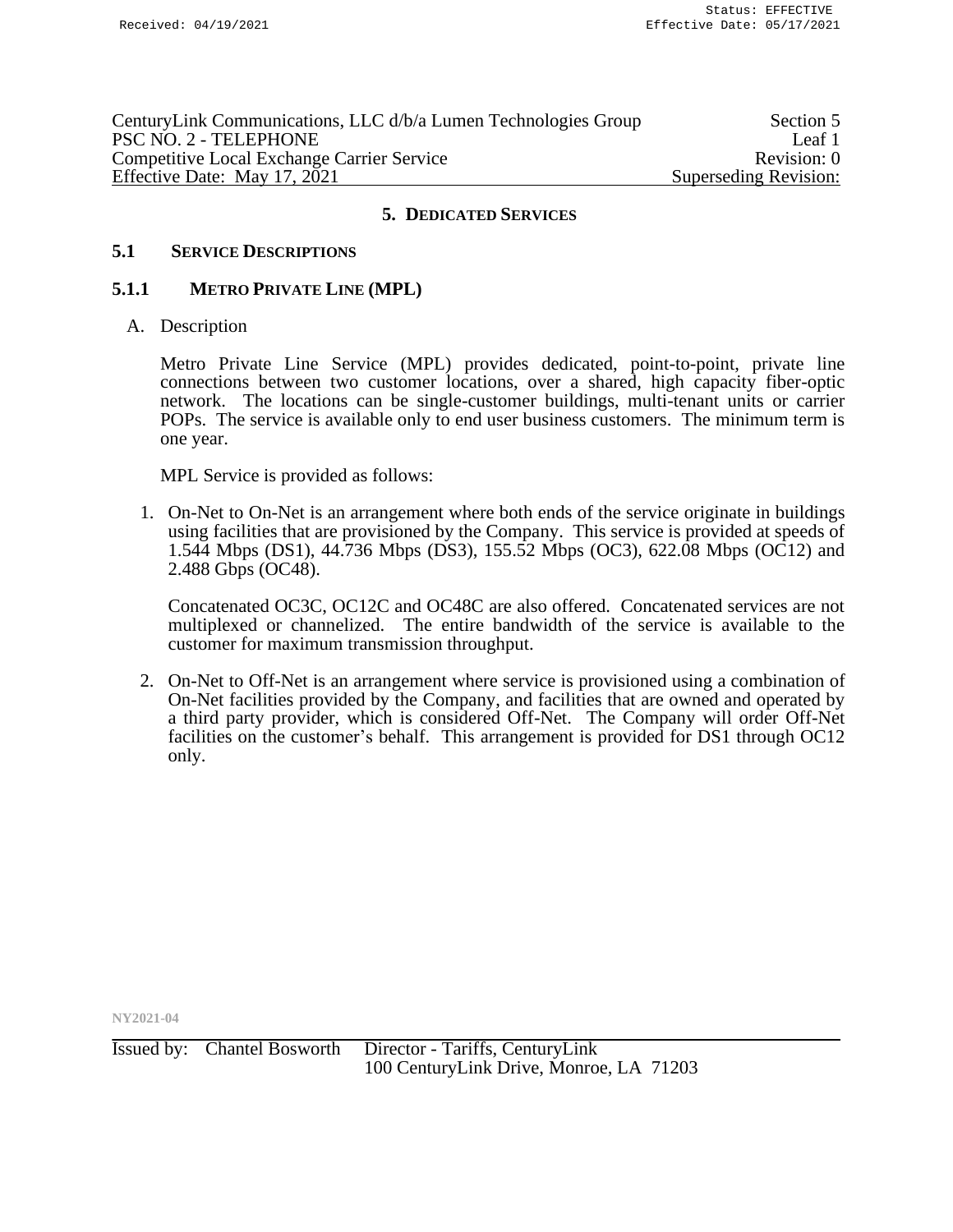| CenturyLink Communications, LLC d/b/a Lumen Technologies Group | Section 5             |
|----------------------------------------------------------------|-----------------------|
| PSC NO. 2 - TELEPHONE                                          | Leaf 2                |
| <b>Competitive Local Exchange Carrier Service</b>              | Revision: 0           |
| Effective Date: May 17, 2021                                   | Superseding Revision: |

# **5.1 SERVICE DESCRIPTIONS**<br>**5.1.1** METRO PRIVATE LINE **5.1.1 METRO PRIVATE LINE (MPL) (Cont'd)**

B. Terms and Conditions

Availability

- MPL Service can only be provided where suitable facilities are available.
- Where suitable facilities are unavailable for provisioning of the service, but the Company agrees to provide service, special construction of the facilities may be necessary and Special Construction charges may apply.
- OC48 is not provided on an Off-Net basis.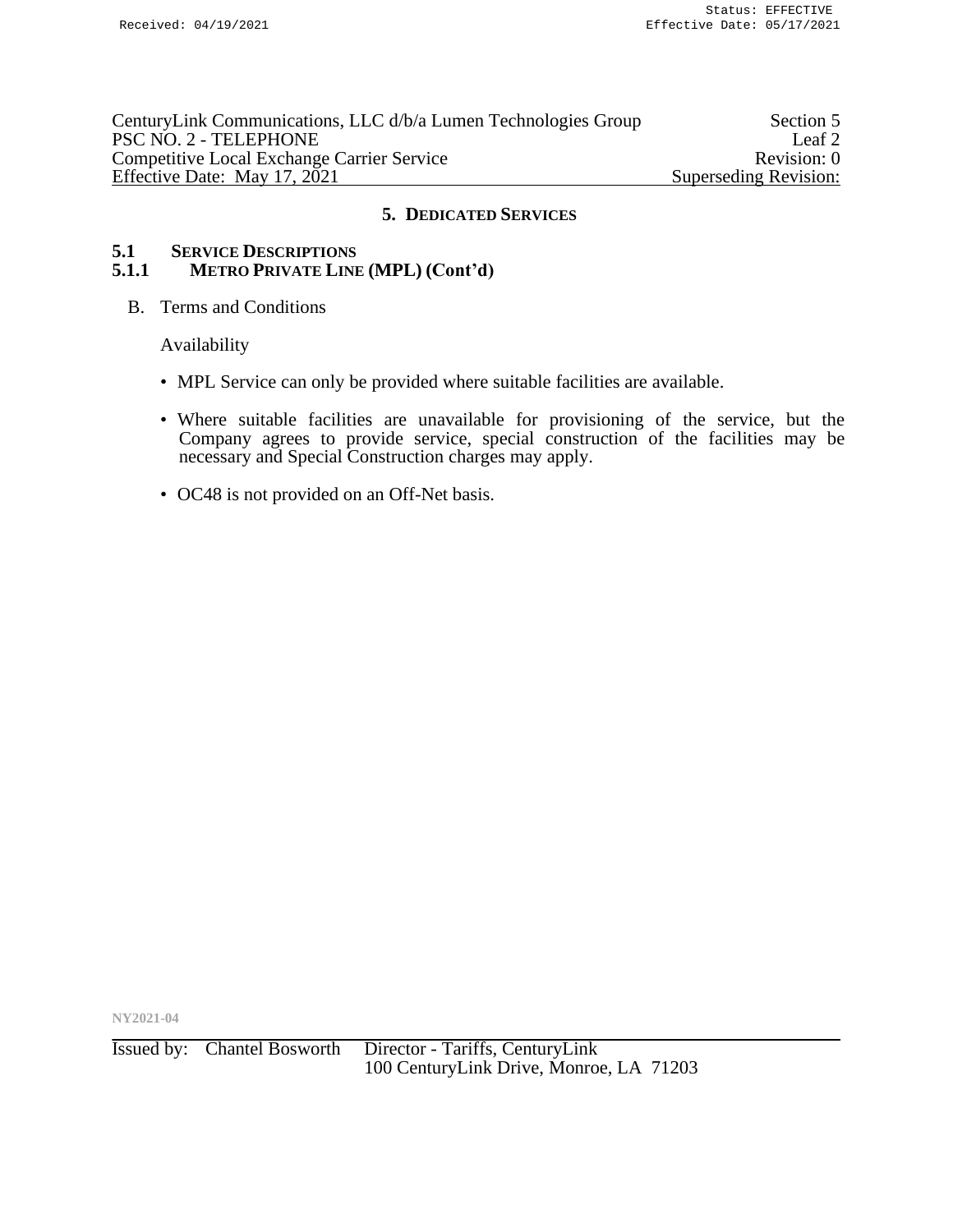| CenturyLink Communications, LLC d/b/a Lumen Technologies Group | Section 5             |
|----------------------------------------------------------------|-----------------------|
| PSC NO. 2 - TELEPHONE                                          | Leaf 3                |
| <b>Competitive Local Exchange Carrier Service</b>              | Revision: 0           |
| Effective Date: May 17, 2021                                   | Superseding Revision: |

# **5.1 SERVICE DESCRIPTIONS 5.1.1 METRO PRIVATE LINE (MPL) (Cont'd)**

- C. Rate Elements
	- 1. Mileage

Mileage provides for the transmission facilities between two customer POTs. Mileage is comprised of a fixed rate element and a per mile rate element. Mileage is measured by airline miles between the customer's Points of Termination (POT), using the V  $&$  H Coordinates method.

2. Multiplexing

Multiplexing provides the ability to convert a higher speed channel to several lower speed channels, or to combine several lower speed channels into a single higher speed channel. Multiplexing is offered to On-Net to On-Net customers only. The multiplexing hierarchy is as follows:

- DS3 channelizes to 28 DS1s
- OC3 channelizes to 3 DS3s
- OC12 channelizes to 4 OC3s
- OC48 channelizes to 4 OC12s

There are two types of multiplexing:

- Customer premises multiplexing, where the signal will be dropped to a lower bandwidth to different areas of a building, or
- Vendor multiplexing, that occurs in the carrier POT and gives the vendor different speed signals.
- 3. Node

The Node provides for the communication path between a customer's designated premises and the POT to the Company network. A Node element applies per service, e.g. DS1 or DS3 terminated at the customer's premises.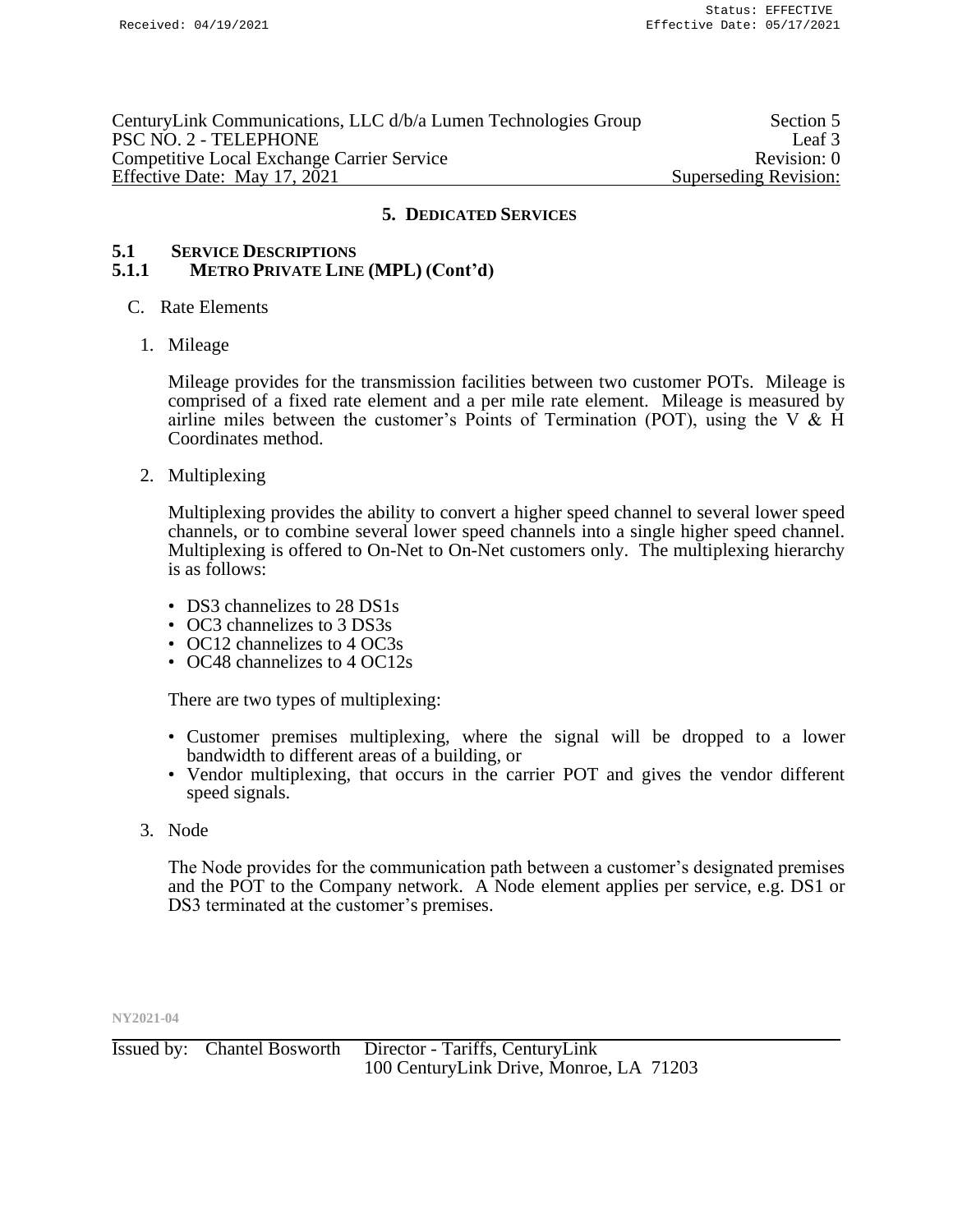| CenturyLink Communications, LLC d/b/a Lumen Technologies Group | Section 5             |
|----------------------------------------------------------------|-----------------------|
| PSC NO. 2 - TELEPHONE                                          | Leaf <sup>4</sup>     |
| <b>Competitive Local Exchange Carrier Service</b>              | Revision: 0           |
| Effective Date: May 17, 2021                                   | Superseding Revision: |

# **5.1 SERVICE DESCRIPTIONS**<br>**5.1.1** METRO PRIVATE LINE **5.1.1 METRO PRIVATE LINE (MPL) (Cont'd)**

### D. Rates and Charges

Rates and Charges for MPL will be developed on an Individual Case Basis (ICB) arrangement in response to a bona fide request for service from a customer or prospective customer. ICB rates will be offered to customers in writing and will be made available to similarly situated customers.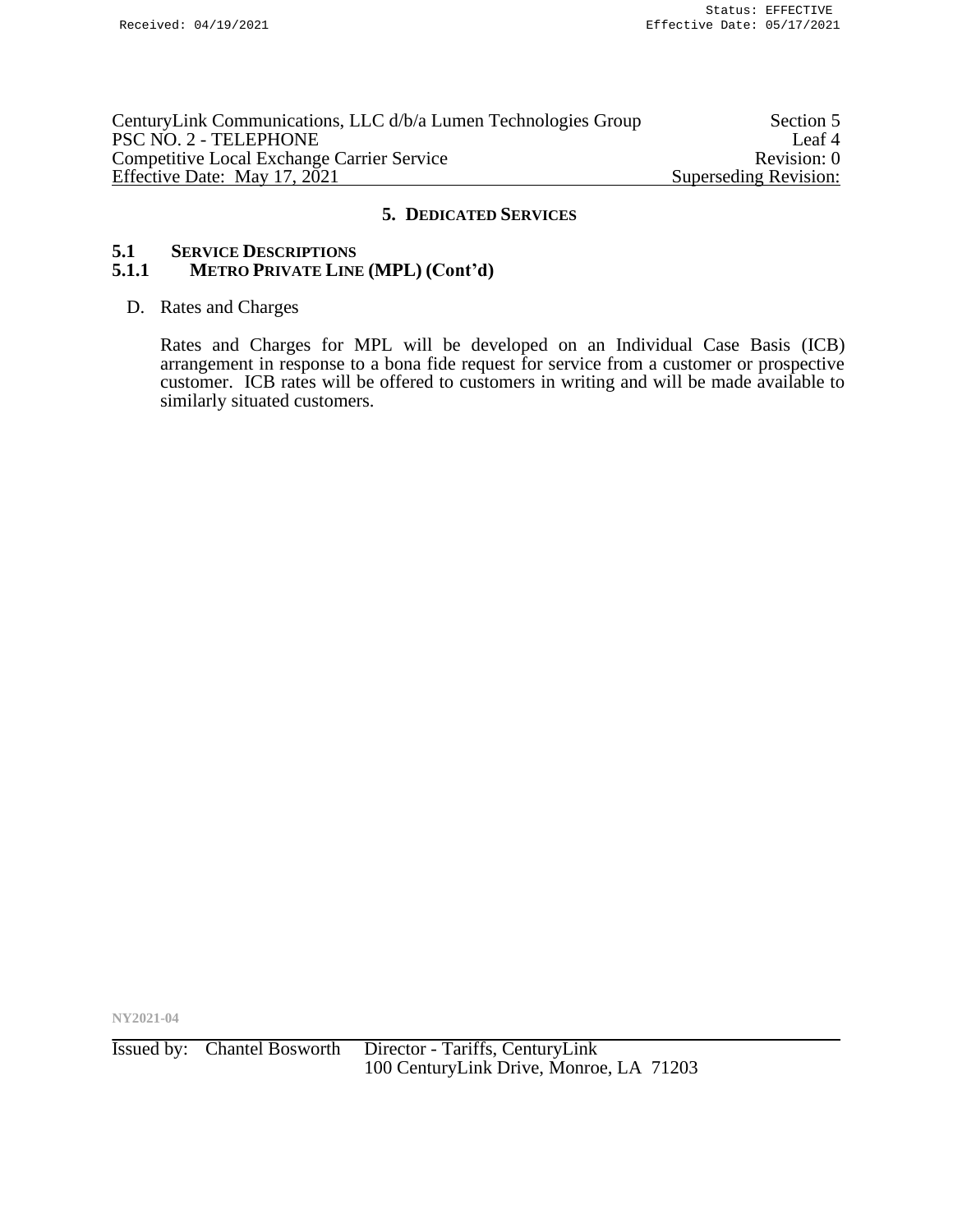| CenturyLink Communications, LLC d/b/a Lumen Technologies Group | Section 5             |
|----------------------------------------------------------------|-----------------------|
| PSC NO. 2 - TELEPHONE                                          | Leaf 5                |
| <b>Competitive Local Exchange Carrier Service</b>              | Revision: 0           |
| Effective Date: May 17, 2021                                   | Superseding Revision: |

# **5.1 SERVICE DESCRIPTIONS (Cont'd)**

### **5.1.2 METRO OPTICAL ETHERNET**

### A. Description

Metro Optical Ethernet (MOE) Service is a flexible, easy-to-use, transport service that uses established Ethernet transport technology. MOE allows customers to connect multiple enterprise locations within a service area using native Ethernet protocol. MOE supports transmission speeds as low as 5 Mbps and up to 1 Gbps. The minimum term is one year.

- B. Rate Elements
	- 1. MOE Port

MOE Port is an Ethernet port that is the physical entry point to the shared Metro Optical Ethernet Network. Ethernet Virtual Circuits (EVCs) originate and terminate on a MOE Port. Customers may choose to connect to a 10/100 or 1,000 Mbps port on the Company network. A nonrecurring charge applies per MOE Port.

2. Bandwidth Profile

The Bandwidth Profile is bandwidth provisioned over the MOE Port and a monthly rate is assessed per Bandwidth Profile. Customers may subscribe to one of the following:

- $10/100$  Mbps Ports: 5 Mbps, 10 Mbps, 20 Mbps, 30 Mbps, 40 Mbps, 50 Mbps, 60 Mbps, 70 Mbps, 80 Mbps, 90 Mbps and 100 Mbps
- $1,000$  Mbps Ports:  $100$  Mbps,  $150$  Mbps,  $200$  Mbps,  $300$  Mbps,  $400$  Mbps,  $500$  Mbps, 600 Mbps, 700 Mbps, 800 Mbps, 900 Mbps and 1,000 Mbps
- C. Rates and Charges

Rates and Charges for MOE will be developed on an Individual Case Basis (ICB) arrangement in response to a bona fide request for service from a customer or prospective customer. ICB rates will be offered to customers in writing and will be made available to similarly situated customers.